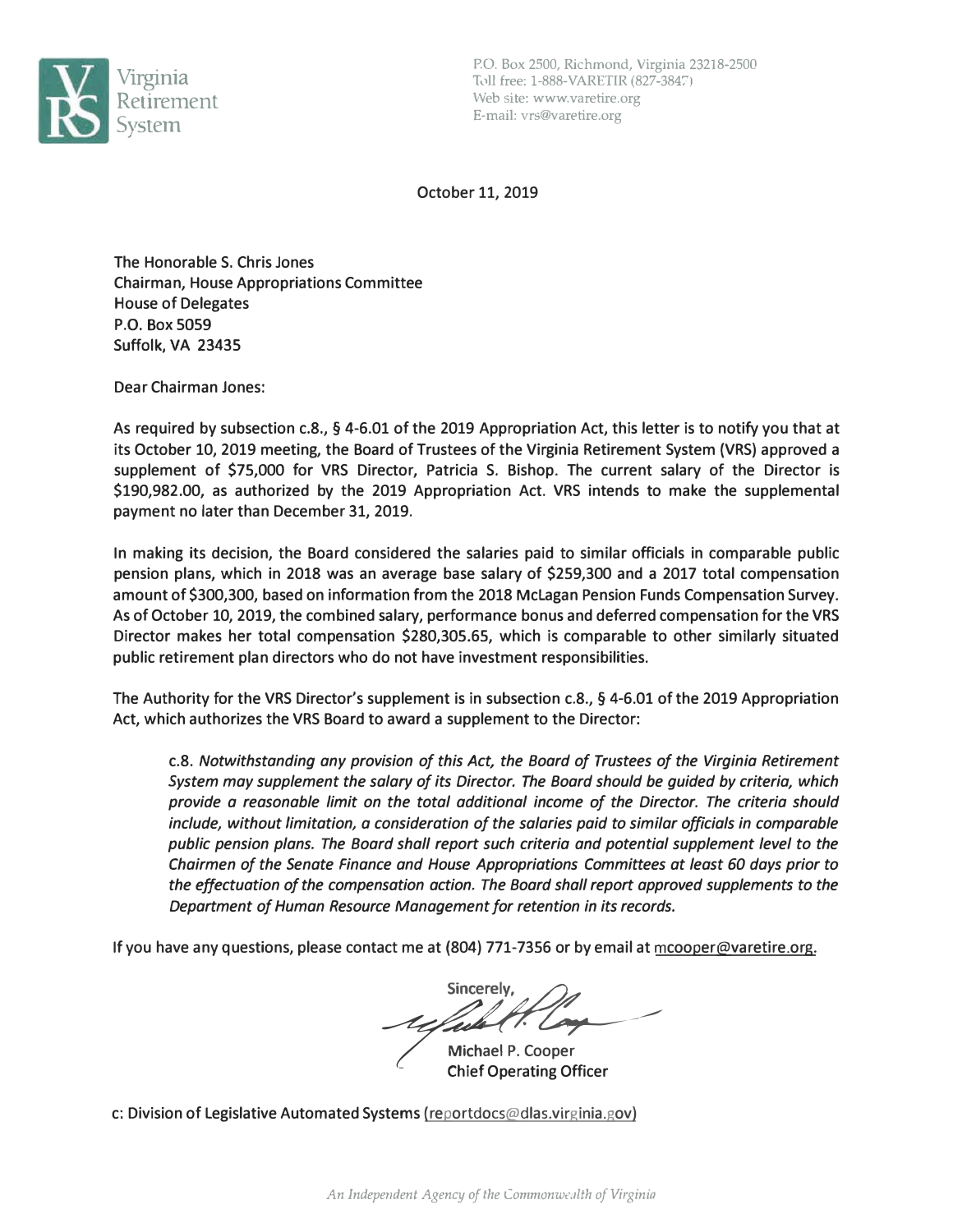

P.O. Box 2500, Richmond, Virginia 23218-2500 Toll free: 1-888-VARETIR (827-3847) Web site: www.varetire.org E-mail: vrs@varetire.org

October 11, 2019

The Honorable Thomas K. Norment, Jr. Co-Chairman, Senate Finance Committee **P.O. Box 6205**  Williamsburg, VA 23188

Dear Co-Chairman Norment:

As required by subsection c.8., § 4-6.01 of the 2019 Appropriation Act, this letter is to notify you that at its October 10, 2019 meeting, the Board of Trustees of the Virginia Retirement System (VRS) approved a supplement of \$75,000 for VRS Director, Patricia S. Bishop. The current salary of the Director is \$190,982.00, as authorized by the 2019 Appropriation Act. VRS intends to make the supplemental payment no later than December 31, 2019.

In making its decision, the Board considered the salaries paid to similar officials in comparable public pension plans, which in 2018 was an average base salary of \$259,300 and a 2017 total compensation amount of \$300,300, based on information from the 2018 Mclagan Pension Funds Compensation Survey. As of October 10, 2019, the combined salary, performance bonus and deferred compensation for the VRS Director makes her total compensation \$280,305.65, which is comparable to other similarly situated public retirement plan directors who do not have investment responsibilities.

The Authority for the VRS Director's supplement is in subsection c.8., § 4-6.01 of the 2019 Appropriation Act, which authorizes the VRS Board to award a supplement to the Director:

c.8. *Notwithstanding any provision of this Act, the Board of Trustees of the Virginia Retirement System may supplement the salary of its Director. The Board should be guided by criteria, which provide a reasonable limit on the total additional income of the Director. The criteria should include, without limitation, a consideration of the salaries paid to similar officials in comparable public pension plans. The Board shall report such criteria and potential supplement level to the Chairmen of the Senate Finance and House Appropriations Committees at least 60 days prior to the effectuation of the compensation action. The Board shall report approved supplements to the Department of Human Resource Management for retention in its records.*

If you have any questions, please contact me at (804) 771-7356 or by email at mcooper@varetire.org.

Sincerely

Michael P. Cooper **Chief Operating Officer** 

c: Division of Legislative Automated Systems (reportdocs@dlas.virginia.gov)